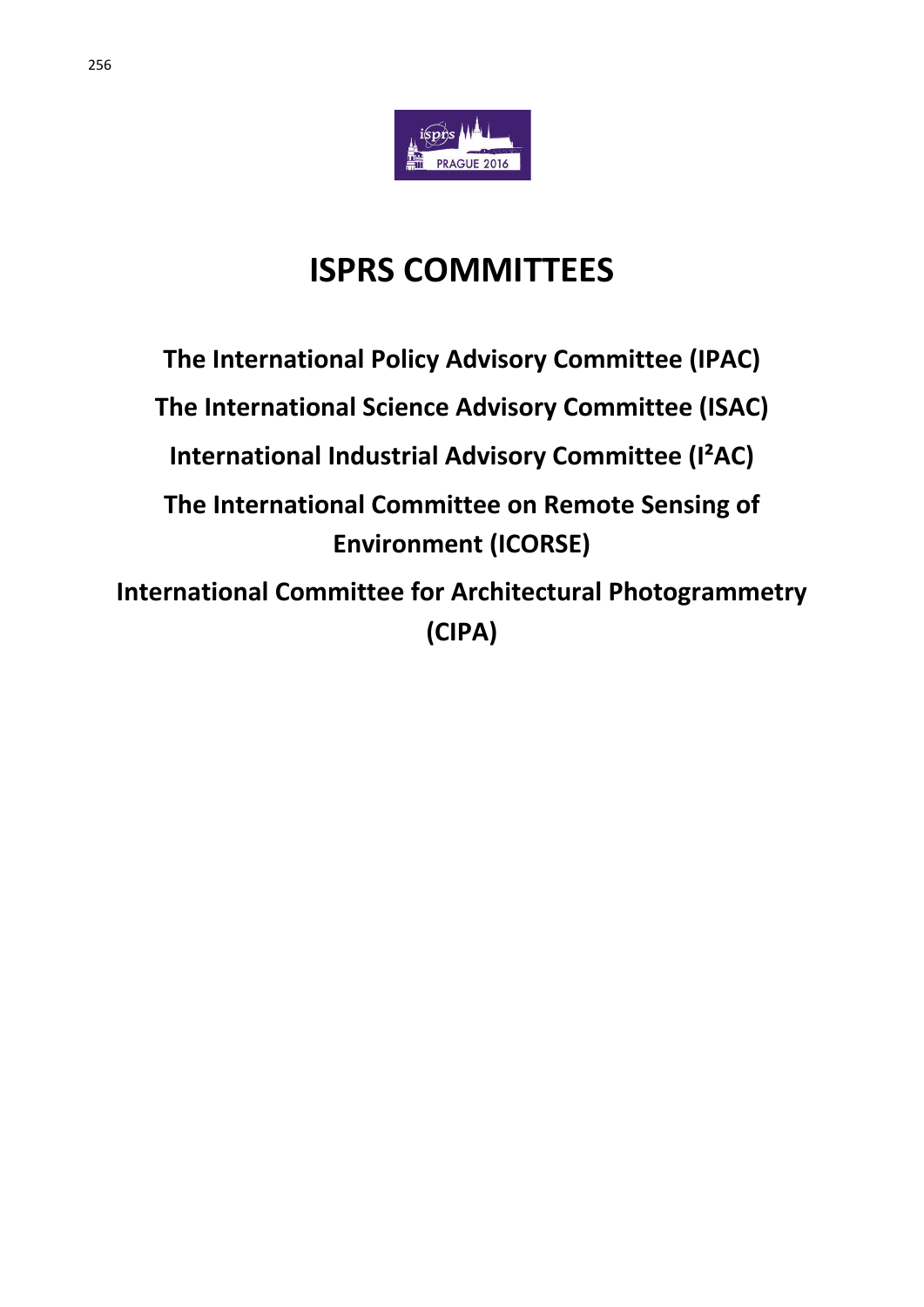## **The International Policy Advisory Committee (IPAC)**

The role of IPAC is to advise Council on issues relevant to Society interaction with intergovernmental organizations, especially those that relate to ISPRS collaborative activities with various elements of the United Nations, the International Council of Science (ICSU), the Committee on Peaceful Uses of Outer Space (COPUOS), the Committee on Earth Observation Satellites (CEOS), and other similar organizations.

#### **IPAC Terms of Reference**

- Identify, coordinate and prioritize issues on which ISPRS should have a public policy.
- Provide the ISPRS Council with early warning of relevant international policy issues and recommend spokespersons on these issues.
- Flag legal issues, problems and scenarios which may arise in the context of ISPRS activities in the context to international policy issues.
- Provide advice for and with the ISPRS Council on policy towards international organizations in which ISPRS is represented.
- Collaborate with the ISPRS Council to provide policy advice when requested by international bodies.
- Provide advice to, and coordinate inputs of, ISPRS Commissions and Working Groups on international policy issues.
- Ensure any advocacy stances are fair and in the best interests of all segments of the ISPRS membership.

| Chair           |
|-----------------|
| Ray Harris      |
| Rainer Sandau   |
| Gunter Schreier |
|                 |

## **The International Science Advisory Committee (ISAC)**

The ISAC has been established to support the Council and the ISPRS General Assembly in identifying and addressing important S&T trends which impact the scope of the ISPRS Commissions and the activities which should be addressed by ISPRS Working Groups. The ISAC is to ensure that ISPRS S&T activities are in proper balance and cover the breadth of the Society's S&T mission.

#### **ISAC Terms of Reference**

- Identify and prioritize scientific and technologic (S&T) trends which will impact the S&T activities of the Society and recommend actions to ISPRS Council.
- Facilitate excellence in scientific research and development and the use of proper and appropriate technology by evaluating and refining S&T Resolutions proposed in advance by ISPRS Member Organizations and Commissions for approval by the quadrennial ISPRS General Assembly.
- Collaborate with the ISPRS Council to formulate Resolutions for ISPRS General Assembly approval which will ensure that ISPRS is at the forefront of the S&T in the photogrammetry, remote sensing and spatial information sciences and covers the full breadth of the Society s mission.
- Review proposed Working Groups Terms of Reference with Council and identify S&T gaps and overlaps and recommend corresponding fills and consolidations.
- Evaluate inputs recommended for changing the overall scope and direction of S&T activities in the Society and advise Council accordingly.
- Suggest collaborative S&T activities with other international societies and intergovernmental bodies to foster cooperation on the interdisciplinary boundaries.
- Propose worthy candidates for recognition and awards.

| Term        | Chair      |
|-------------|------------|
| 2000 - 2012 | Armin Grün |
| since 2012  | lan Dowman |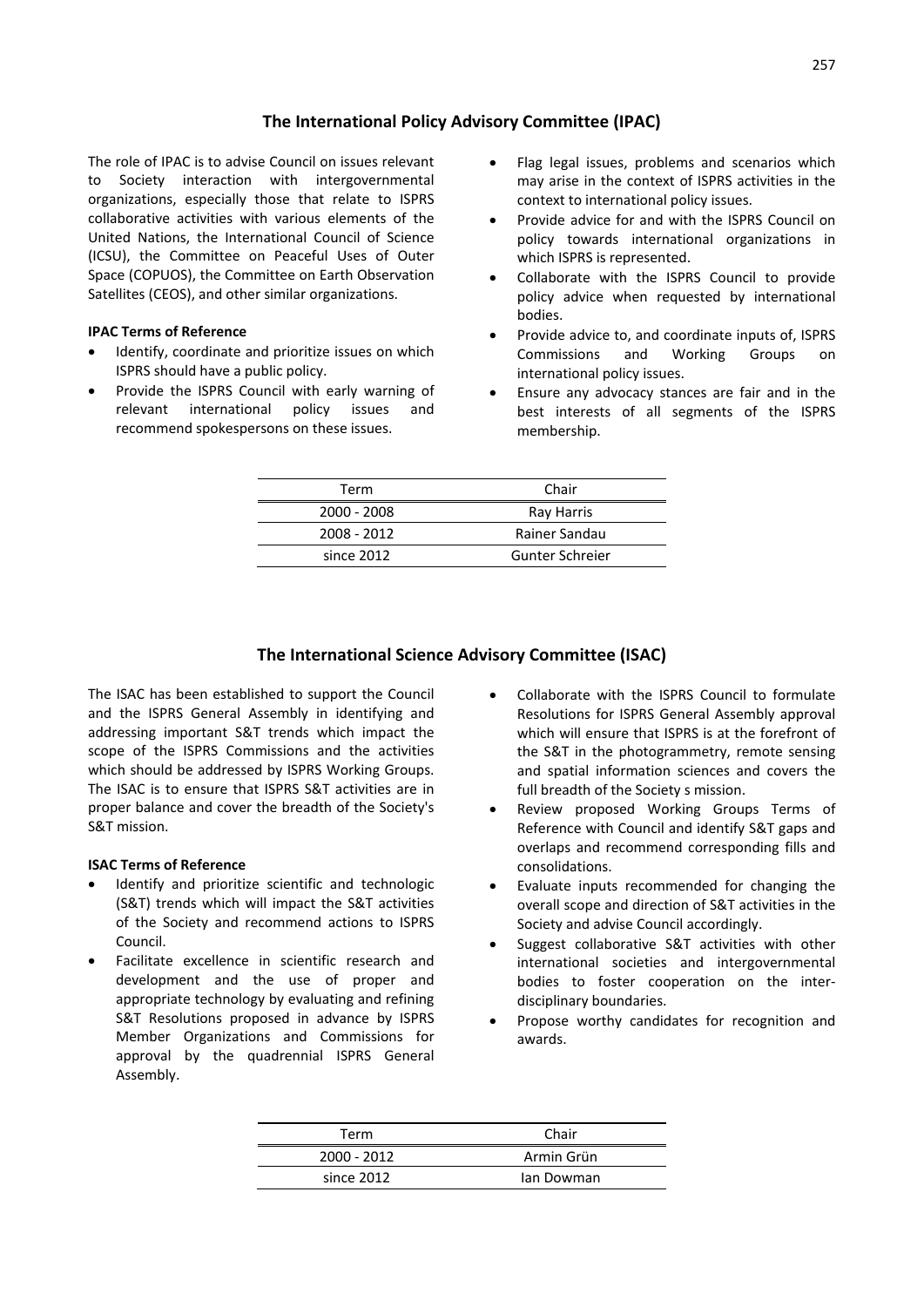# **I²AC Organization and Terms of Reference**

Approved by the I²AC inaugural meeting on 13-Jul-2016

#### **Creation of the I²AC**

The I²AC has been established to support the ISPRS Council in its dealings with the Geospatial industry, with the aim of making the ISPRS more relevant to industry.

Recognizing that the ISPRS is a learned society of academics, and also is strong in governmental mapping agencies, it needs to improve its interactions with the rapidly changing and evolving Geospatial industry as the driver of all global geospatial activities and innovations.

The I²AC's creation was by decisions of the ISPRS General Assembly at the 23rd international congress of the ISPRS [Prague, 2016]. It was installed with a membership of 19 businesses, each nominating a person to take one of the seats. Additionally, 1 seat was held for the Chairperson of The ISPRS Foundation TIF.

#### **Membership in the I²AC**

The membership of the I<sup>2</sup>AC is self-perpetuating. Should a person no longer represent a business, then this business will nominate a replacement. Should a business no longer want to hold a seat, then the I²AC will invite a replacement business. Continued inactivity of a seat holder may lead to a dialogue between the Chairperson and the business-representative to refresh the business-agent, or to vacate that seat.

#### **Chair of the I²AC**

It is the membership of the I²AC that votes with a simple majority on its chairperson. Every member can propose a chairperson. Voting will be organized by the outgoing Chairperson in two steps. Each candidate will collect votes in the first round. Then the two persons with the most votes will go through a run-off. The position will be held for 4 years or until the ISPRS Congress following the election, whatever is first. Renewal of the Chairpersonship will be during the [currently quadrennial] ISPRS Congress.

#### **Decision Making**

Decisions by the committee will be taken upon a debate within the ranks of the committee, under the guidance of the Chairperson. If appropriate, decisions will get voted on with a simple majority. Each seat votes, each vote holds the same weight. Voting can be via physical presence at a meeting, or by electronic participation.

#### **ISPRS Council and the I²AC**

The I²AC interacts with the ISPRS-Council via its Secretary General.

#### **Purpose | Terms of Reference**

The I<sup>2</sup>AC may address any topic it deems of interest, and bring its views to the attention of the point of contact on the ISPRS council. This may be as general as identifying and addressing important *industry trends* which impact the scope of the ISPRS Commissions and activities by ISPRS Working Groups. It may very specifically address the *site choices of upcoming ISPRS-events*.

Broadly, activities of theI²AC are to

- Improve the benefits of its *industrial* sustaining membership program – simply provide industry with a better voice in ISPRS and thereby widen the base of ISPRS industrial sustaining members;
- Advise Council in matters regarding the cooperation of *industrial* sustaining members with the society;
- Enable an improved response to the incredible dynamics of the Geospatial industry;
- Define requirements which should be fulfilled by ISPRS for companies of different sizes to participate in the exhibition of ISPRS events, and in particular in the [currently quadrennial] Congress exhibition;
- Coordinate ideas and policies with other ISPRS committees.

[www.isprs.org/structure/committees]

#### **Budget | Costs**

There will not be any costs associated with the activities of the  $1<sup>2</sup>AC$ . There is no budget for its activities.

| Chair              |
|--------------------|
| Franz Leberl       |
| Christian Hoffmann |
|                    |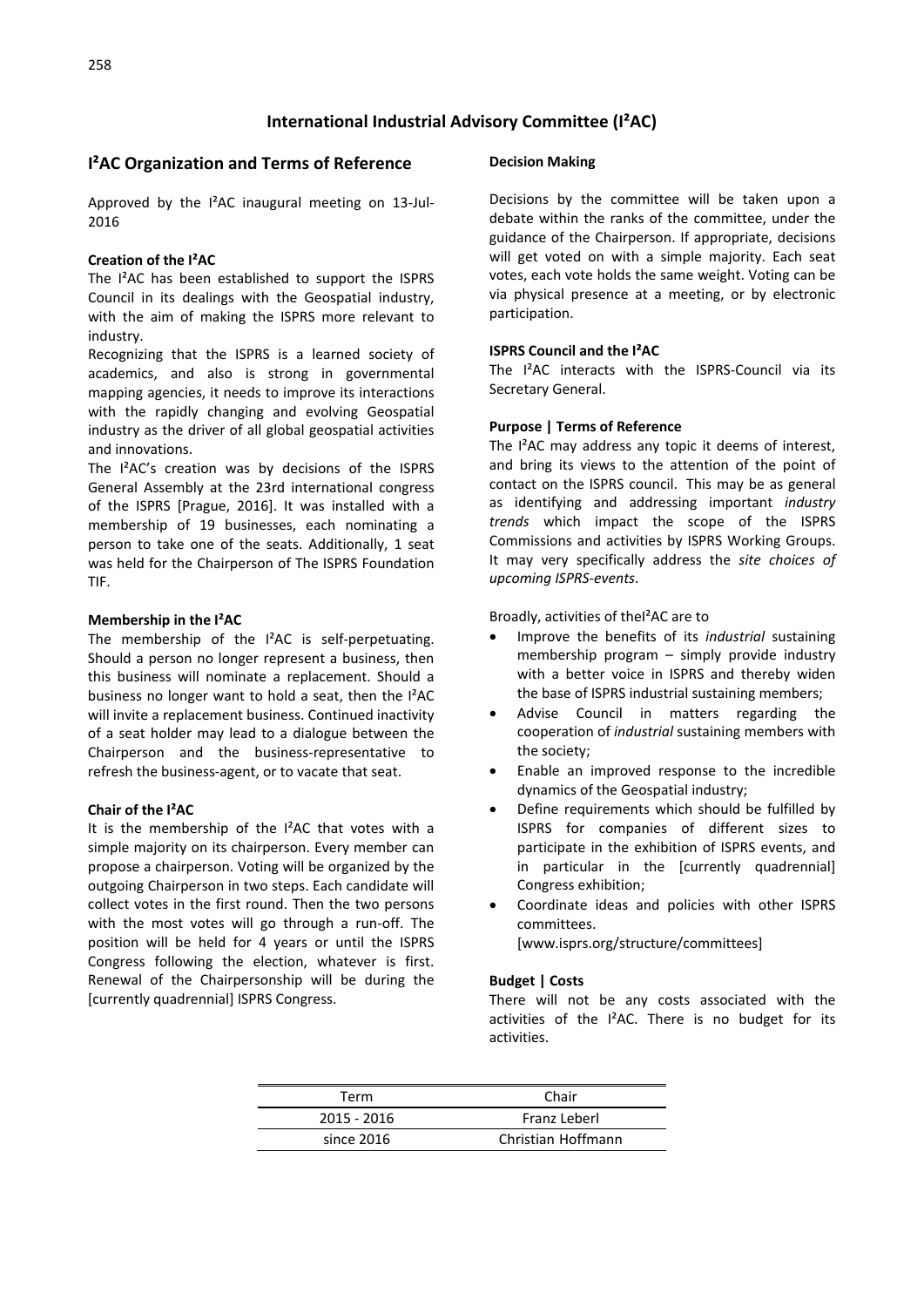#### **The International Committee on Remote Sensing of Environment (ICORSE)**

The ICORSE has been established to foster the use of remote sensing to address priority issues of the environment. ICORSE will convene a biennial conference in alternating years with the ISPRS Commission Symposia. The conference will focus on remote sensing of the environment and will bring together scientists, technologists and environmental users of remotely sensed data. In conformance with ISPRS Guidelines, (a) the conference proceedings will be made available to the ISPRS community as part of the continuing series of the International Archives of The Photogrammetry, Remote Sensing and Spatial Information Sciences (IAPRSSIS), and (b) the committee will provide an annual report on the state of remote sensing of environment for publication in ISPRS eBulletin.

#### **ICORSE Terms of Reference**

Identify issues and topics associated with applications and scientific studies of the environment and enlist leading spokespersons to organize sessions and/or workshops for the biannual International Symposium on Remote Sensing of Environment.

- Produce proceedings of the biannual conference and provide an annual written report on the state of remote sensing of environment.
- Propose Resolutions to the ISPRS Council regarding remote sensing of environment for approval by the ISPRS General Assembly.
- Collaborate closely with ISPRS Commissions to enhance remote sensing activities and coordinate event scheduling through mutual agreement.
- Nominate candidates for the Editorial Review Board and encourage submission of worthy papers for publication in the ISPRS Journal of Photogrammetry and Remote Sensing.
- Propose worthy candidates for recognition and awards.

| Term        | Chair              |
|-------------|--------------------|
| 2000 - 2004 | Alexander Tuyahov  |
| 2004 - 2014 | Per Erik Skrovseth |
| since 2014  | Lawrence Friedl    |

#### **International Committee for Architectural Photogrammetry (CIPA)**

CIPA is one of the oldest International Scientific Committees of ICOMOS (International Council of Monuments and Sites), jointly founded in 1968 with ISPRS (International Society of Photogrammetry and Remote Sensing) to facilitate the transfer of technology from the measurements sciences into the heritage documentation and recording disciplines.

CIPA originally stood for **Comité International de la**  Photogrammétrie Architecturale (English: "International Committee of Architectural Photogrammetry").

However, this old but well-known name no longer describes the full scope of CIPA activities, so **CIPA Heritage Documentation** was established.

#### **The CIPA mission**

Being the ICOMOS / ISPRS Committee for Documentation of Cultural Heritage, CIPA Heritage Documentation is now an international **nonprofit** organisation that endeavours to transfer technology from the measurement and visualisation sciences to the disciplines of cultural heritage recording, conservation and documentation. CIPA thus acts as a bridge between the producers of heritage documentation and the users of this information.

#### **CIPA's mission is twofold:**

to encourage the development of principles and practices for the recording, documentation and information management for all aspects of cultural heritage;

to support and encourage the development of specialised tools and techniques in support of these activities.

#### **The CIPA structure**

CIPA Heritage Documentation is structured with an Executive Board, various Sustaining Members and some Task Groups related to the diverse areas of interest of the heritage community: